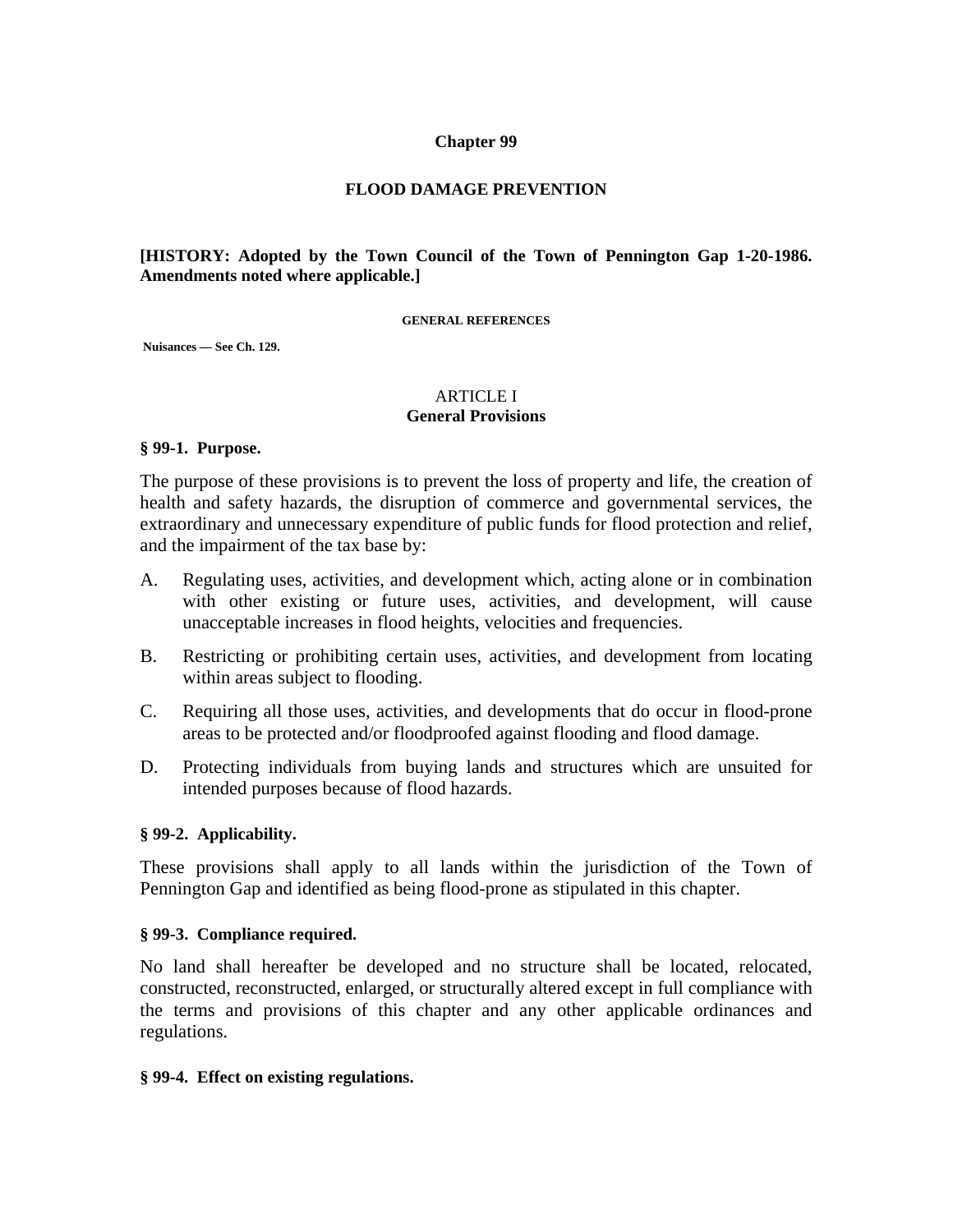This chapter supersedes any ordinance currently in effect in flood-prone areas. However, any underlying ordinance shall remain in full force and effect to the extent that those provisions are more restrictive.

### ARTICLE II **Establishment of Floodplain Districts**

### **§ 99-5. Description of districts.**

The various floodplain districts shall include areas subject to inundation by waters of the one-hundred-year flood. The basis for the delineation of these districts shall be the Flood Insurance Study for Pennington Gap prepared by the U.S. Federal Emergency Management Agency, Federal Insurance Administration, dated July 3, 1985.

- A. The Floodway District is delineated for purposes of this chapter using the criteria that a certain area within the floodplain must be capable of carrying the waters of the one-hundred-year flood without increasing the water surface elevation of that flood more than one foot at any point. These areas included in this district are specifically defined in the above-referenced Flood Insurance Study and shown on the accompanying Flood Insurance Rate Map.
- B. The Flood-Fringe District shall be that area of the one-hundred-year floodplain not included in the Floodway District. The basis for the outermost boundary of this district shall be the one-hundred-year flood elevations contained in the flood profiles of the above-referenced Flood Insurance Study and as shown on the accompanying Flood Insurance Rate Map.

# **§ 99-6. Official floodplain map.**

The boundaries of the flood plain districts are established as shown on the Flood Insurance Rate Map which is declared to be a part of this chapter and which shall be kept on file at the offices of Pennington Gap Town Hall.

# **§ 99-7. District boundary changes.**

The delineation of any of the floodplain districts may be revised by the Town of Pennington Gap where natural or man-made changes have occurred and/or more detailed studies conducted or undertaken by the U.S. Army Corps of Engineers or other qualified agency or individual document the need for such change. However, prior to any such change, approval must be obtained from the Federal Insurance Administration.

# **§ 99-8. Interpretation of district boundaries.**

Initial interpretations of the boundaries of the floodplain districts shall be made by the Lee County Building Inspector. Should a dispute arise concerning the boundaries of any of the districts, the Town Council shall make the necessary determination. The person questioning or contesting the location of the district shall be given a reasonable opportunity to present his case to the Town Council and to submit his own technical evidence if he so desires.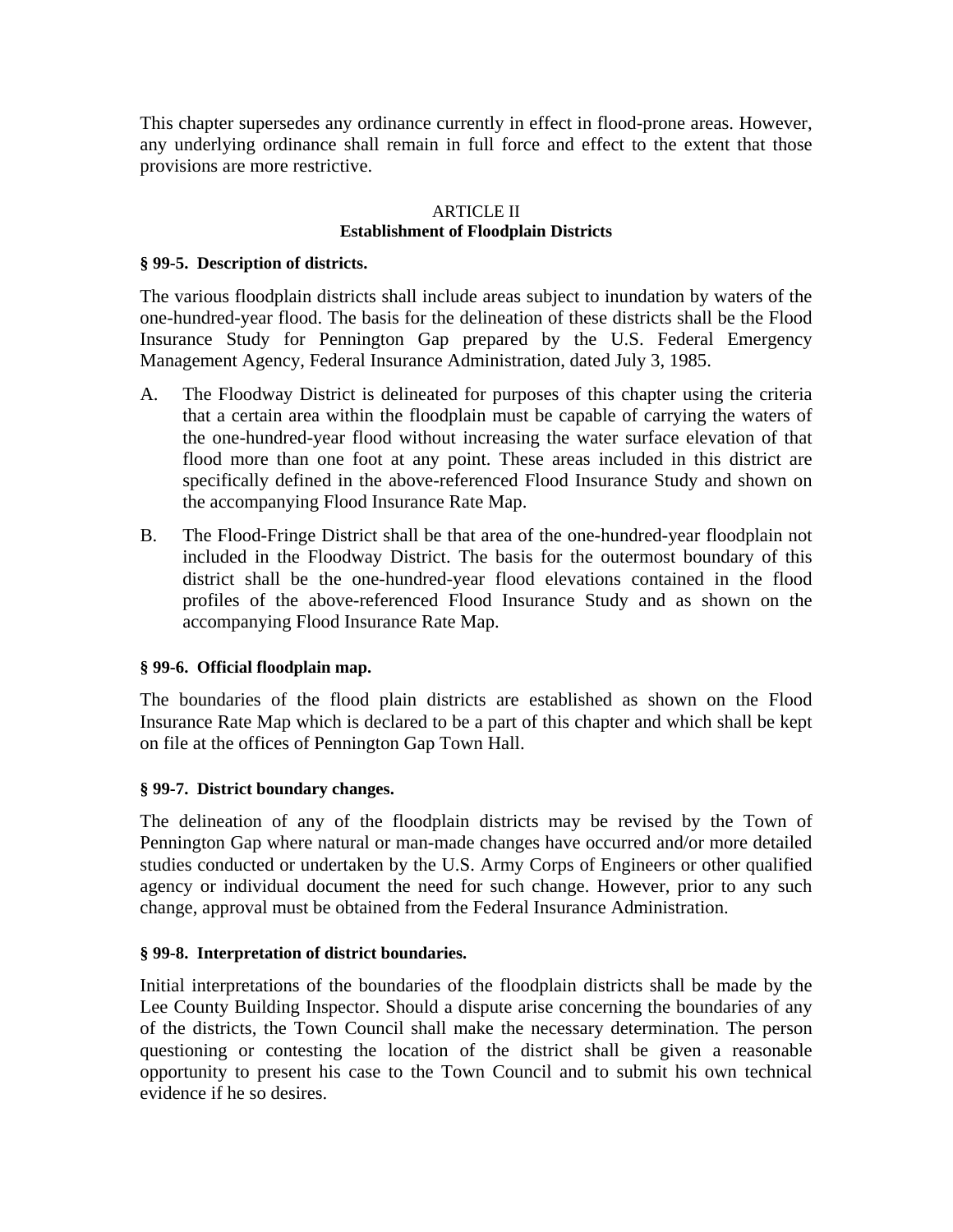### ARTICLE III **District Provisions**

### **§ 99-9. Permit required; Water Control Board approval; notice to other municipalities.**

- A. All uses, activities, and development occurring within any floodplain district shall be undertaken only upon the issuance of a building permit. Such development shall be undertaken only in strict compliance with the provisions of this chapter and with all other applicable codes and ordinances such as the Virginia Uniform Statewide Building Code. Prior to the issuance of any such permit, the Building Inspector shall require all applications to include compliance with all applicable state and federal laws. Under no circumstances shall any use, activity, and/or development adversely affect the capacity of the channels or floodways of any watercourse, drainage ditch, or any other drainage facility or system.
- B. Prior to any proposed alteration or relocation of any channels or of any watercourse, stream, etc., within a municipality, approval shall be obtained from the State Water Control Board. Further, notification of the proposal shall be given to all affected adjacent municipalities. Copies of such notification shall be forwarded to both the State Water Control Board, the State Department of Housing and Community Development, and the Federal Insurance Administration.

# **§ 99-10. Floodway District.**

- A. In the Floodway District no development shall be permitted except where the effect of such development on flood heights is fully offset by accompanying improvements which have been approved by all appropriate local and/or state authorities as required above.
- B. The placement of any mobile home, except in an existing mobile home park or subdivision, within the Floodway District is specifically prohibited.

# **§ 99-11. Flood-Fringe Districts.**

- A. In the Flood-Fringe Districts the development and/or use of land shall be permitted in accordance with the regulations of this chapter, provided that all such uses, activities, and/or development shall be undertaken in strict compliance with the floodproofing and related provisions contained in the Virginia Uniform Statewide Building Code and all other applicable codes and ordinances.
- B. In accordance with the regulations of the National Flood Insurance Program, all building permit applications issued for the Flood-Fringe District shall incorporate the following information:
	- (1) For structures that have been elevated, the elevation of the lowest floor (including basement);
	- (2) For structures that have been floodproofed (nonresidential only), the elevation to which the structure has been floodproofed;
	- (3) The elevation of the one-hundred-year flood.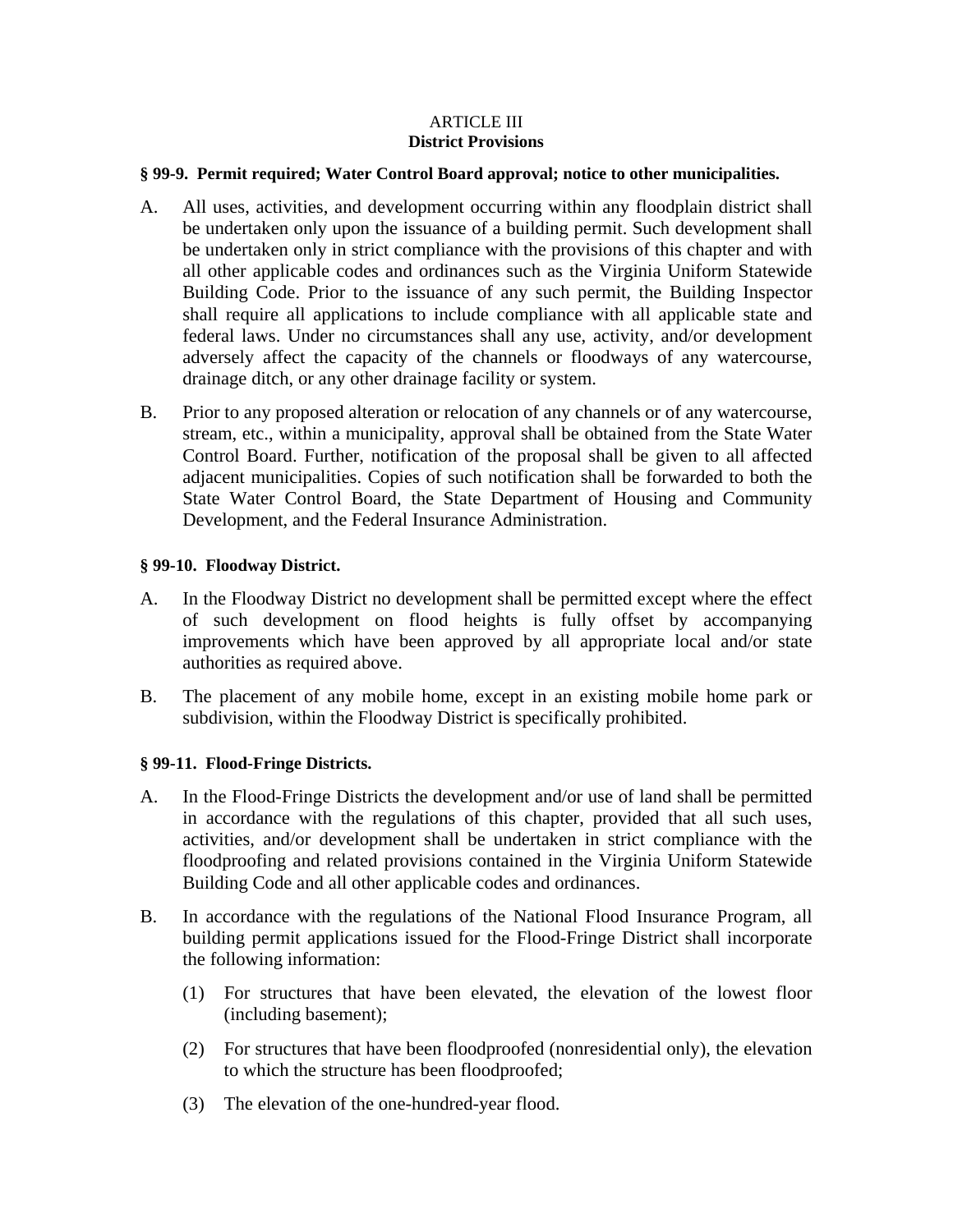### **§ 99-12. Design criteria for utilities and facilities.**

- A. Sanitary sewer facilities. All new or replacement sanitary sewer facilities, and private package sewage treatment plants (including all pumping stations and collector systems) shall be designed to minimize or eliminate infiltration of floodwaters into the systems and discharges from the systems into the floodwaters. In addition, they should be located and constructed to minimize or eliminate flood damage and impairment.
- B. Water facilities. All new or replacement water facilities shall be designed to minimize or eliminate infiltration of floodwaters into the system, and be located and constructed to minimize or eliminate flood damages.
- C. Drainage facilities. All storm drainage facilities shall be designed to convey the flow of surface waters without damage to persons or property. The system shall ensure drainage away from buildings and on-site waste disposal sites. The Town of Pennington Gap may require a primarily underground system to accommodate larger, less frequent floods. Drainage plans shall be consistent with local and regional drainage plans. The facilities shall be designed to prevent the discharge of excess runoff onto adjacent properties.
- D. Utilities. All utilities such as gas lines, electrical and telephone systems being placed in flood-prone areas should be located, elevated (where possible) and constructed to minimize the chance of impairment during a flooding occurrence.
- E. Streets and sidewalks. Streets and sidewalks should be designed to minimize their potential for increasing and aggravating the levels of flood flow. Drainage openings shall be required to sufficiently discharge flood flows without unduly increasing flood heights.

### ARTICLE IV **Variances**

# **§ 99-13. Standards for issuance.**

It is possible that variances may be requested from the provisions of this chapter. Such variances can be considered by the Town Council. The National Flood Insurance Program details certain requirements which should be met when granting variances.

# **§ 99-14. Procedures for granting.**

The Town Council shall observe the following procedures, as required by the National Flood Insurance Program, when granting a variance:

- A. A variance shall not be granted for any proposed use, development or activity within the Floodway District that will cause any increase in flood levels during the one-hundred-year flood;
- B. Variances shall only be issued upon:
	- (1) A showing of good and sufficient cause;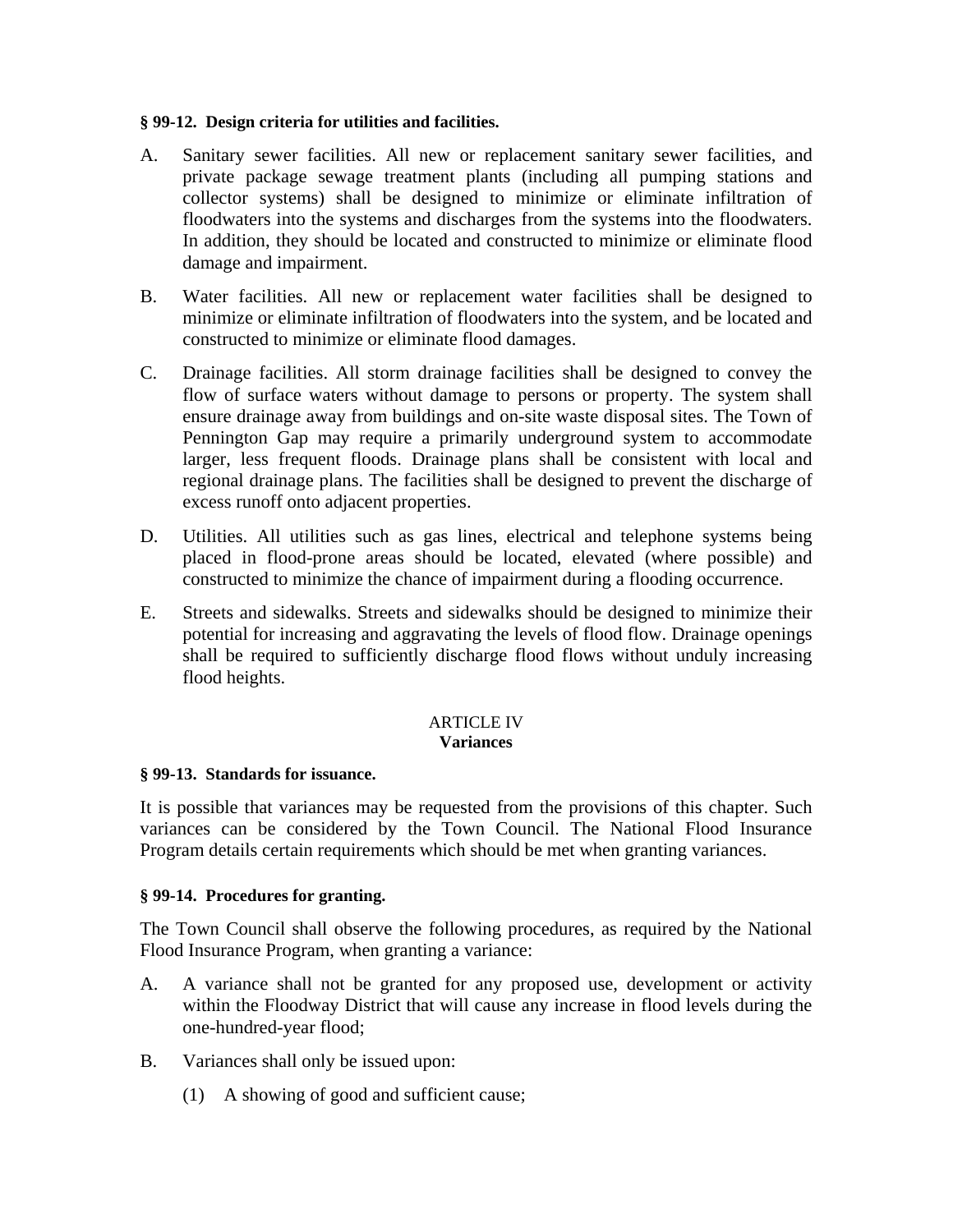- (2) A determination that failure to grant the variance would result in exceptional hardship to the applicant; and
- (3) A determination that the granting of a variance shall not result in unacceptable or prohibited flood heights, additional threats to public safety, extraordinary public expense, create nuisances, cause fraud on or victimization of the public, or conflict with existing local laws or ordinances.
- C. Variances shall only be issued upon a determination that the variance is the minimum necessary, considering the flood hazard, to afford relief;
- D. The applicant will be notified by the community that:
	- (1) The issuance of a variance to construct a structure below the one-hundredyear flood level will result in an increased flood insurance premium rate; and
	- (2) Such construction below the one-hundred-year flood level increases risks to life and property.
- E. Records shall be maintained of all variance actions, including their justification, and shall be noted in the annual report submitted to the Federal Insurance Administrator.

#### ARTICLE V **Penalties**

# **§ 99-15. Violations and penalties.** 1

Any person who fails to comply with any or all of the requirements or provisions of this chapter or direction of the Building Inspector or any other authorized employee of the municipality shall be guilty of a Class 4 misdemeanor and shall be subject to a fine of not more than \$250, plus costs of prosecution. In default of such payment such person shall be imprisoned in county prison for a period not to exceed 10 days. Each day during which any violation of this chapter continues shall constitute a separate offense. In addition to the above penalties all other actions are hereby reserved, including an action in equity for the proper enforcement of this chapter. The imposition of a fine or penalty for any violation of, or noncompliance with, this chapter shall not excuse the violation or noncompliance or permit it to continue; and all such persons shall be required to correct or remedy such violations or noncompliances within a reasonable time. Any structure constructed, reconstructed, enlarged, altered, or relocated, in noncompliance with this chapter may be declared by the Town Council to be a public nuisance and abatable as such.

### ARTICLE VI **Existing Structures in Floodplain Districts**

# **§ 99-16. Exceptions for nonconforming uses.**

 $\overline{a}$ 

A structure or use of a structure or premises which lawfully existed before the enactment

<sup>1.</sup> **Editor's Note: Amended at time of adoption of Code (see Ch. 1, General Provisions, Art. I).**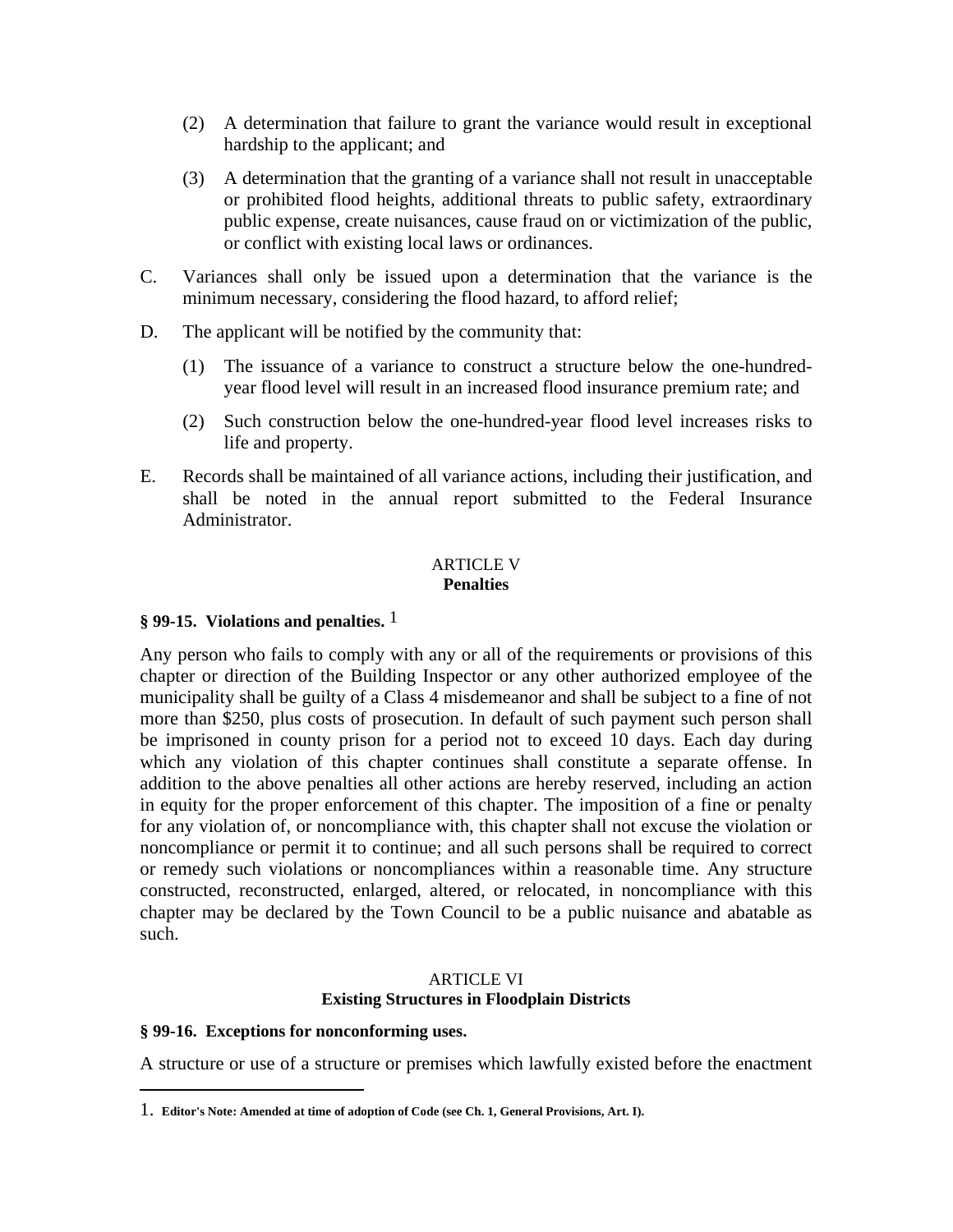of these provisions, but which is not in conformity with these provisions, may be continued subject to the following conditions:

- A. Existing structures and/or uses located in the Floodway District shall not be expanded or enlarged (unless the effect of the proposed expansion or enlargement on flood heights is fully offset by accompanying improvements).
- B. Any modification, alteration, repair, reconstruction or improvement of any kind to a structure and/or use located in any floodplain district to an extent or amount of less than 50% of its market value shall be elevated and/or floodproofed to the greatest extent possible.
- C. The modification, alteration, repair, reconstruction or improvement of any kind to a structure and/or use regardless of its location in a floodplain district to an extent or amount of 50% or more of its market value shall be undertaken only in full compliance with the provisions of the Virginia Uniform Statewide Building Code.
- D. Uses or adjuncts thereof which are, or become, nuisances shall not be permitted to continue.

### ARTICLE VII **Definitions**

### **§ 99-17. Terms defined.**

As used in this chapter, the following terms shall have the meanings indicated:

DEVELOPMENT — Any man-made change to improved or unimproved real estate, including but not limited to buildings or other structures, the placement of mobile homes, streets, and other paving, utilities, filling, grading, excavation, mining, dredging, or drilling operations.

FLOOD — A general and temporary inundation of normally dry land areas.

# FLOODPLAIN

- A. A relatively flat or low land area adjoining a river, stream, or watercourse which is subject to partial or complete inundation;
- B. An area subject to the unusual and rapid accumulation or runoff of surface waters from any source.

MOBILE HOME — A structure transportable in one or more sections, which is eight body feet or more in width and is 32 body feet or more in length, and which is built on a permanent chassis and designed to be used with or without a permanent foundation when connected to the required utilities.

MOBILE HOME PARK OR SUBDIVISION, EXISTING — A parcel (or contiguous parcels) of land divided into two or more lots for rent or sale for which the construction of facilities for servicing the lot on which the mobile home is to be affixed (including, at a minimum, the installation of utilities, either final site grading or the pouring of concrete pads, and the construction of streets) is completed before the effective date of this